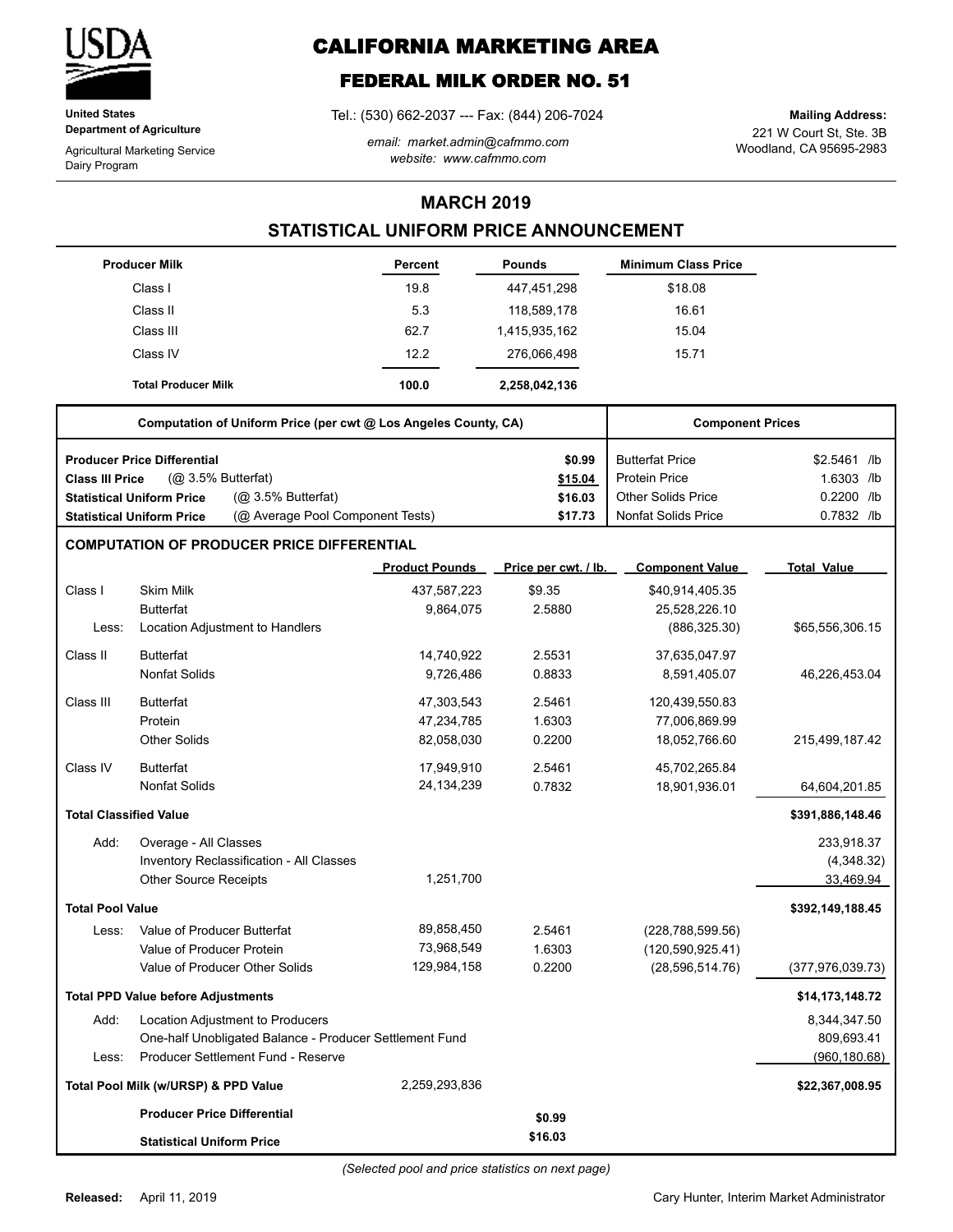# **CALIFORNIA MARKETING AREA**

## **FEDERAL MILK ORDER NO. 51**

| <b>Payment Schedule</b>                                      |                   |
|--------------------------------------------------------------|-------------------|
| <b>Payment Dates for the Month of:</b>                       | <b>MARCH 2019</b> |
| Payment TO the Producer Settlement Fund due on:              | April 16, 2019    |
| Payments FROM the Producer Settlement Fund made on:          | April 18, 2019    |
| Final payments TO a Cooperative Association must be made on: | April 18, 2019    |
| Final payments to Producers must be RECEIVED by:             | April 19, 2019    |
|                                                              |                   |

#### **Producer Price Differential and Statistical Uniform Price, by Zone Differential**

|                     | Zone<br>1/<br><b>Differential</b> | <b>Adjustment</b> | Producer<br><b>Price</b><br><b>Differential</b> | <b>Statistical</b><br><b>Uniform</b><br><b>Price</b> | 2/ |
|---------------------|-----------------------------------|-------------------|-------------------------------------------------|------------------------------------------------------|----|
|                     |                                   |                   | dollars per hundredweight                       |                                                      |    |
| As Announced:       | 2.10                              | 0.00              | 0.99                                            | 16.03                                                |    |
| <b>Other Zones:</b> | 2.00                              | (0.10)            | 0.89                                            | 15.93                                                |    |
|                     | 1.80                              | (0.30)            | 0.69                                            | 15.73                                                |    |
|                     | 1.70                              | (0.40)            | 0.59                                            | 15.63                                                |    |
|                     | 1.60                              | (0.50)            | 0.49                                            | 15.53                                                |    |

Differentials listed apply to zones included in the California Marketing Area. Outside of this area, differentials may be above or below this range. Differentials apply on a county basis. 1/

2/ Prices at 3.5 percent butterfat, 2.99 percent protein, and 5.69 percent other solids.

#### **Producer Milk Received by Component Pounds**

| <b>Producer Milk Receipts</b> | <b>Skim</b>   | <b>Butterfat</b> | <b>Protein</b><br><b>Pounds</b> | <b>Other Solids</b> | <b>Nonfat Solids</b> |
|-------------------------------|---------------|------------------|---------------------------------|---------------------|----------------------|
| Class I                       | 437,587,223   | 9.864.075        | 14.571.258                      | 26.227.909          | 40,799,167           |
| Class II                      | 103.848.256   | 14.740.922       | 3.489.416                       | 6.237.070           | 9.726.486            |
| Class III                     | .368,631,619  | 47,303,543       | 47.234.785                      | 82,058,030          | 129,292,815          |
| Class IV                      | 258,116,588   | 17,949,910       | 8,673,090                       | 15,461,149          | 24,134,239           |
| <b>Total Producer Milk</b>    | 2,168,183,686 | 89,858,450       | 73,968,549                      | 129,984,158         | 203,952,707          |

#### **Selected Pool Statistics**

| Average test of producer receipts: | <b>Butterfat</b>    | 3.98 % |
|------------------------------------|---------------------|--------|
|                                    | Protein             | 3.28 % |
|                                    | <b>Other Solids</b> | 5.76 % |
|                                    |                     |        |

#### **Administrative Assessment and Marketing Service Deduction**

| § 1000.85 - Assessment for order administration | \$0,030 per hundredweight |
|-------------------------------------------------|---------------------------|
| § 1000.86 - Deduction for marketing services    | \$0.050 per hundredweight |